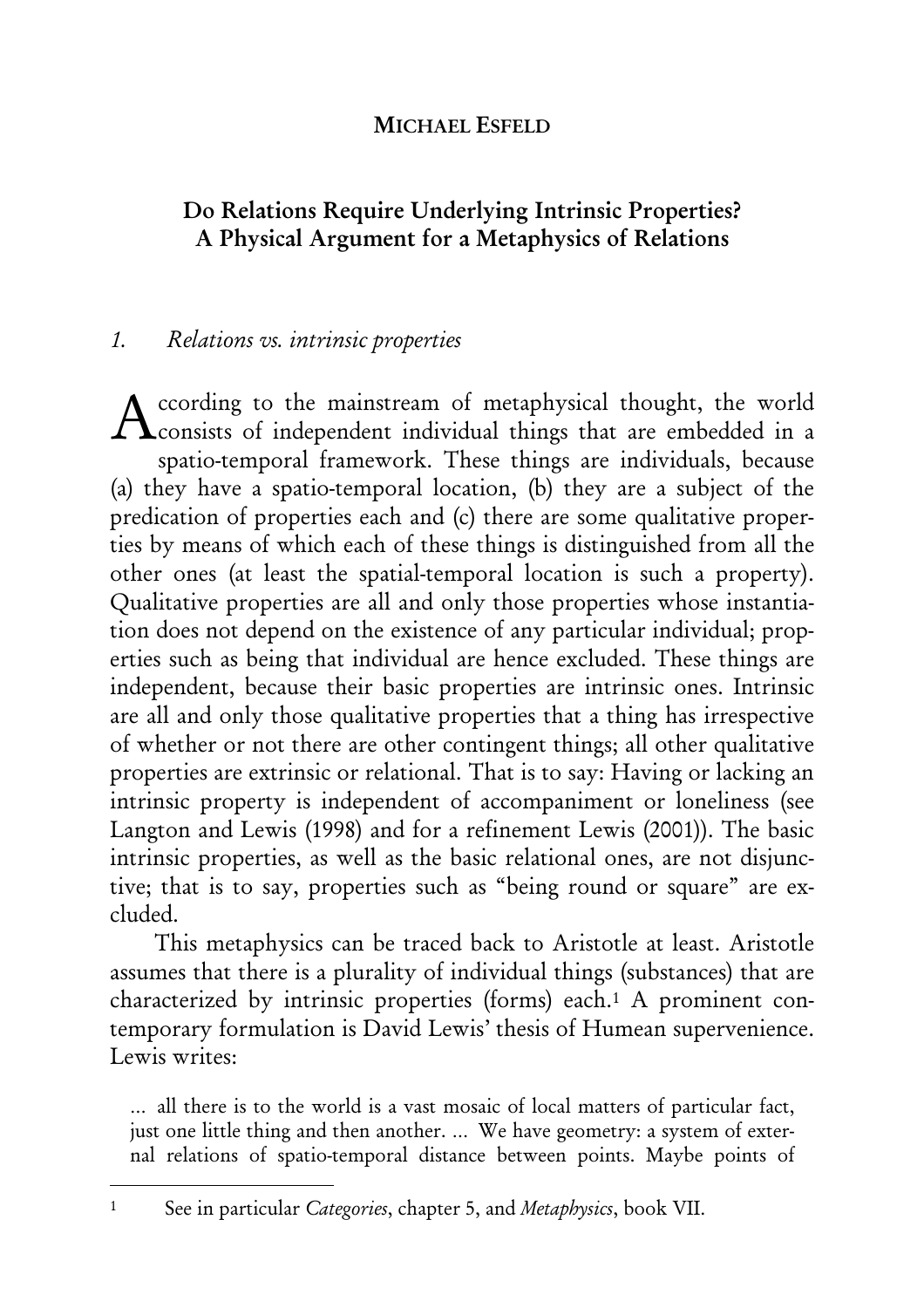spacetime itself, maybe point-sized bits of matter or aether or fields, maybe both. And at those points we have local qualities: perfectly natural intrinsic properties which need nothing bigger than a point at which to be instantiated. For short: we have an arrangement of qualities. And that is all. There is no difference without difference in the arrangement of qualities. All else supervenes on that. (1986, pp. IX-X)

Thus, there are only local qualities in the sense of intrinsic properties instantiated by space-time points or point-sized particles at space-time points. Space-time points can qualify as individual things in the abovementioned sense. Whether everything supervenes on that distribution of basic intrinsic properties is not relevant to the present context. What is important here is the claim that, except for spatio-temporal relations, all the relations between the things at the basic level supervene on their intrinsic properties.

This paper starts with exploring a challenge to this metaphysics: If the world at the basic level consists of independent things, how can we gain knowledge of their intrinsic properties? (section 1) To counter this challenge, a metaphysics of relations without intrinsic properties on which the relations supervene is proposed. The argument for this metaphysics that is put forward here is a physical one: Our best theory of the basic level of the world, quantum theory, speaks in favour of such a metaphysics (section 2). Finally, this argument is assessed in the context of today's scientific realism (section 3).

Let us assume that the world at the basic level consists of independent things. How do we know their intrinsic properties? Consider the following problem that Frank Jackson raises:

When physicists tell us about the properties they take to be fundamental, they tell us what these properties do. This is no accident. We know about what things are like essentially through the way they impinge on us and our measuring instruments. It does not follow from this that the fundamental properties of current physics, or of 'completed' physics, are causal cum relational ones. It may be that our terms for the fundamental properties pick out the properties they do via the causal relations the properties enter into, but that at least some of the properties so picked out are intrinsic. They have, as we might put it, relational names but intrinsic essences. However, it does suggest the possibility that (i) there two quite different intrinsic properties,  $P$  and  $P^*$ , which are exactly alike in the causal relations they enter into, (ii) sometimes one is possessed and sometimes the other, and (iii) we mistakenly think that there is just one property because the difference does not make a difference (as the point is put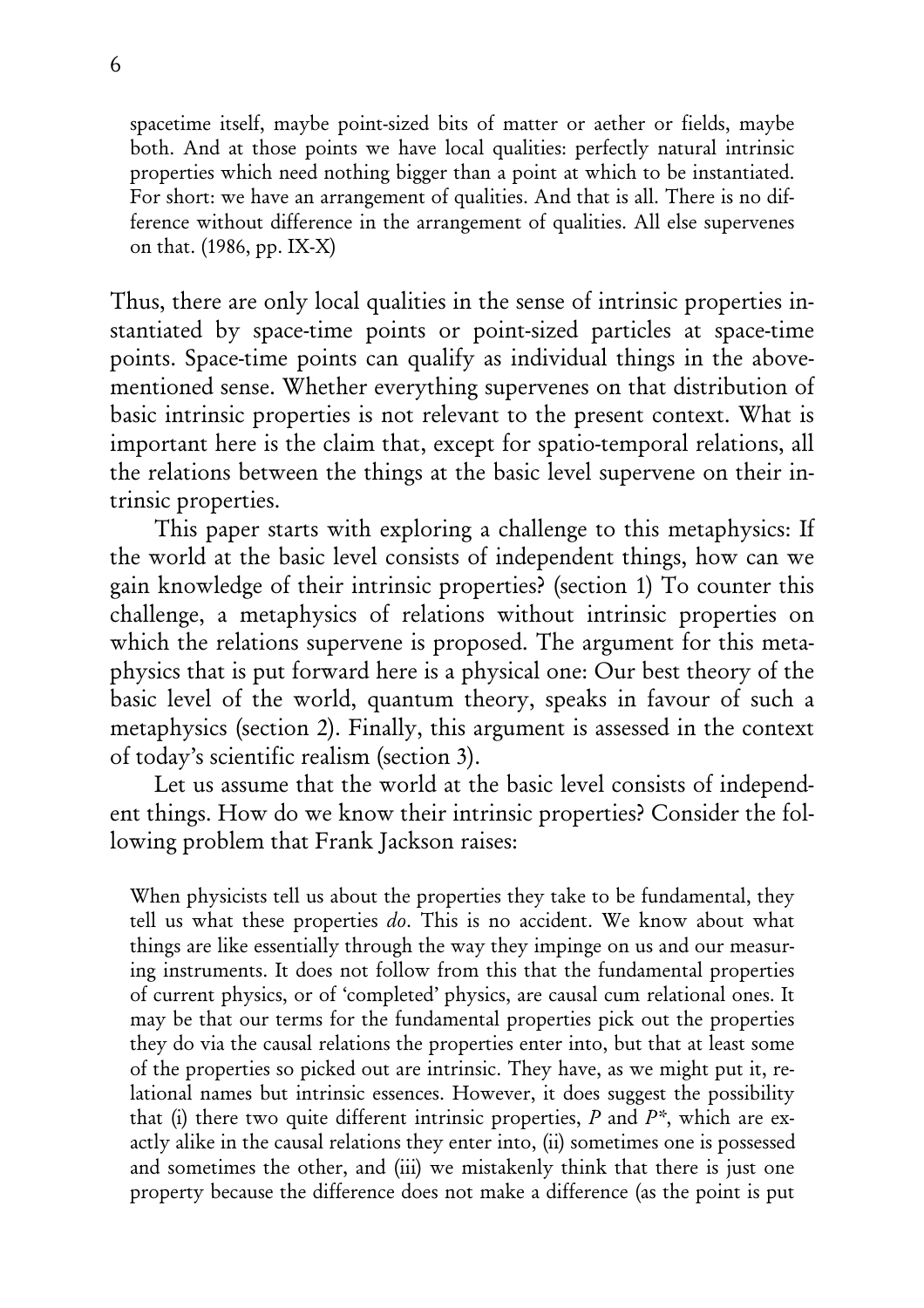in information theory). An obvious extension of this possibility leads to the uncomfortable idea that we may know next to nothing about the intrinsic nature of the world. We know only its causal cum relational nature. (1998, pp. 23-24)

The core of this argument can be reconstructed as follows: (1) We gain empirical knowledge owing to the causal relations that obtain between physical things and our senses. (2) Knowledge thus gained may refer to intrinsic properties of physical things. (3) But the way in which that knowledge is caused imposes a constraint on its content: physical properties can be identified only through the relations in which they enter. If we explain the meaning of the statements that refer to the fundamental physical properties, it turns out that these statements describe these properties as relational. (4) Identity of relations, however, does not imply identity of intrinsic properties. (5) We therefore do not know the properties of physical things insofar as they are intrinsic. In other words, we are ignorant of the intrinsic natures of things.

This argument is not tied to a traditional empiricist account of knowledge, which can admit only an indirect realism. There may be sense impressions that are part of the causal chain that leads from physical things to empirical knowledge. But the argument under consideration does not depend on the view that sense impressions are part of the content of our beliefs or that they function at least as some sort of an epistemic intermediary between our beliefs and the things in the world to which our beliefs refer. Jackson's claim about the limits of our knowledge is not the traditional one according to which we gain knowledge only of the way in which things are represented to us, but not of what they are in themselves. Jackson's claim can be generalized so that it is independent of the theory of knowledge that one holds. If one defends what is known as direct realism, one holds that (a) causal intermediaries between the things in the world and our perceptions and beliefs do not have an epistemic function and that (b), as far as epistemic relations are concerned, our perceptions and beliefs are directly about things in the world.2 Direct realism applies to the middle-seized objects of common sense in the first place. If direct realism is extended in such a way that it applies to our empirical knowledge as a whole, including the knowledge of fundamental physical properties, the claim of the argument sketched

<sup>2</sup> See, for instance, Snowdon (1990) as regards perception and McDowell (1994) as regards beliefs.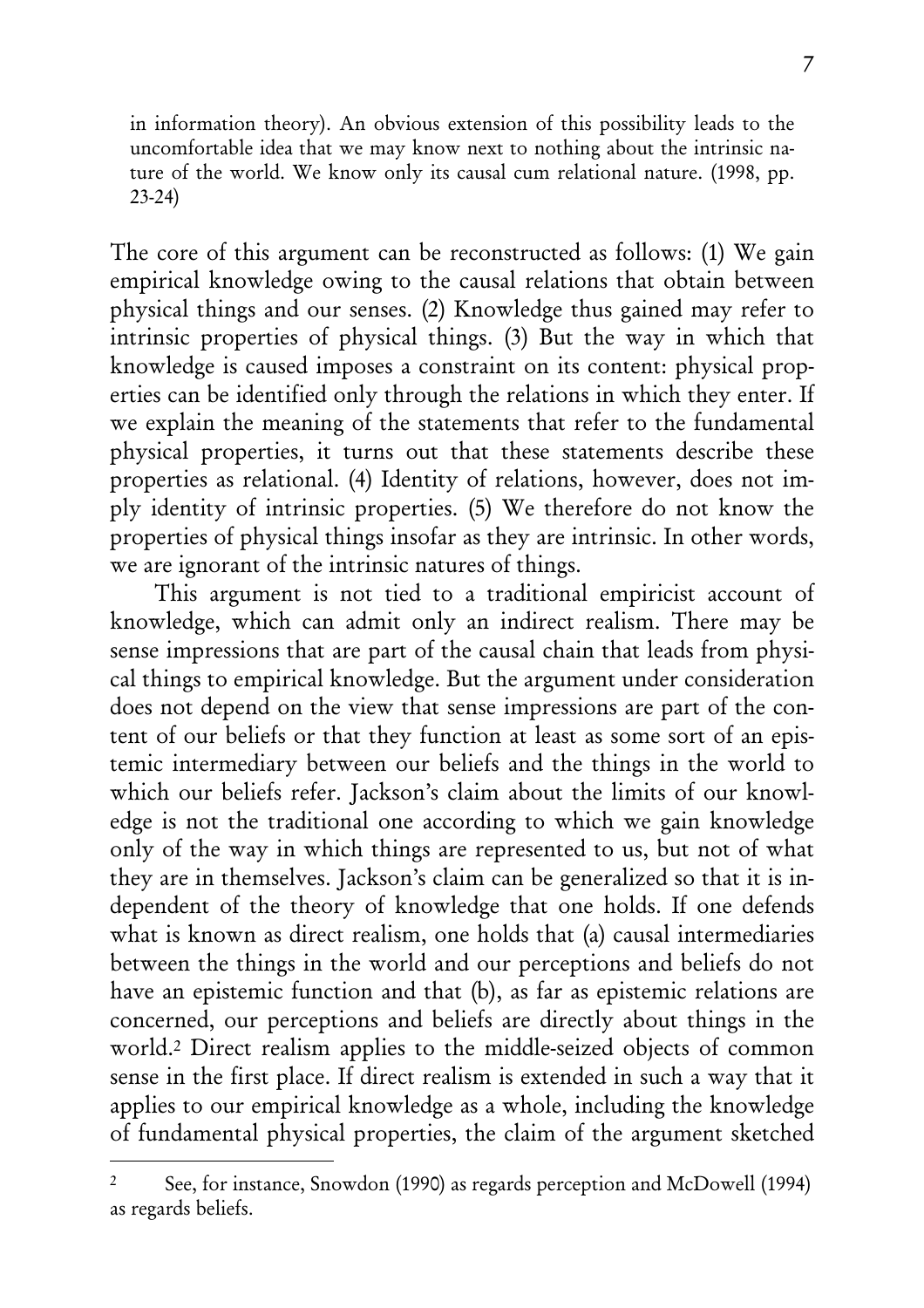above is that one has direct access only to the relations in which things stand.

The argument is not that since we gain knowledge through the way in which empirical things impinge on our senses, we know only the way in which they are related to us. The argument is one about the content of empirical predicates, namely that they reveal only relations among things. The argument applies to all relations; the relations in which things stand to us do not have any special status as far as the content of empirical knowledge is concerned. To illustrate the claim, one might say that charge, for instance, is the property that makes things attract and repulse one another, mass the property that makes them move or resist being moved in a certain way, etc.

Furthermore, it could seem that Jackson presupposes an anthropomorphic view of causation as production or generation of something. We know only what is produced, but not what the power or force that produces something is in itself. One can claim that causation in this sense does not figure in the natural sciences: the laws of nature relate states of physical systems, but they do not include notions such as production or generation.3 Nonetheless, Jackson's argument does not depend on a particular view of causation. Moreover, it applies to all relations, whether or not they are causal. The point is that the natural sciences – the statements of laws of nature that they contain – tell us something only about the way in which things are related to each other.

The argument hence contains two claims: a claim about the causes of empirical knowledge and a claim about its content. The causal claim is uncontroversial; the claim about its content is controversial. This paper is not about this controversy. I assume that the argument of Jackson (and others), if reconstructed and generalized in the way just sketched, is right as far as the basic level of the world is concerned. This paper proposes to enquire into the metaphysical consequences of this argument. If it is true that our basic physical theories give us knowledge only of the relations in which physical things stand, the mainstream of metaphysical thought is in trouble: Metaphysics has it that there are, at the basic level of the world, independent things, which are characterized by intrinsic properties each. On epistemological reflection, however, we have to concede that we do not have access to these properties insofar as they are intrinsic. A gap between metaphysics and epistemology thus arises.

<sup>3</sup> See already Russell (1912).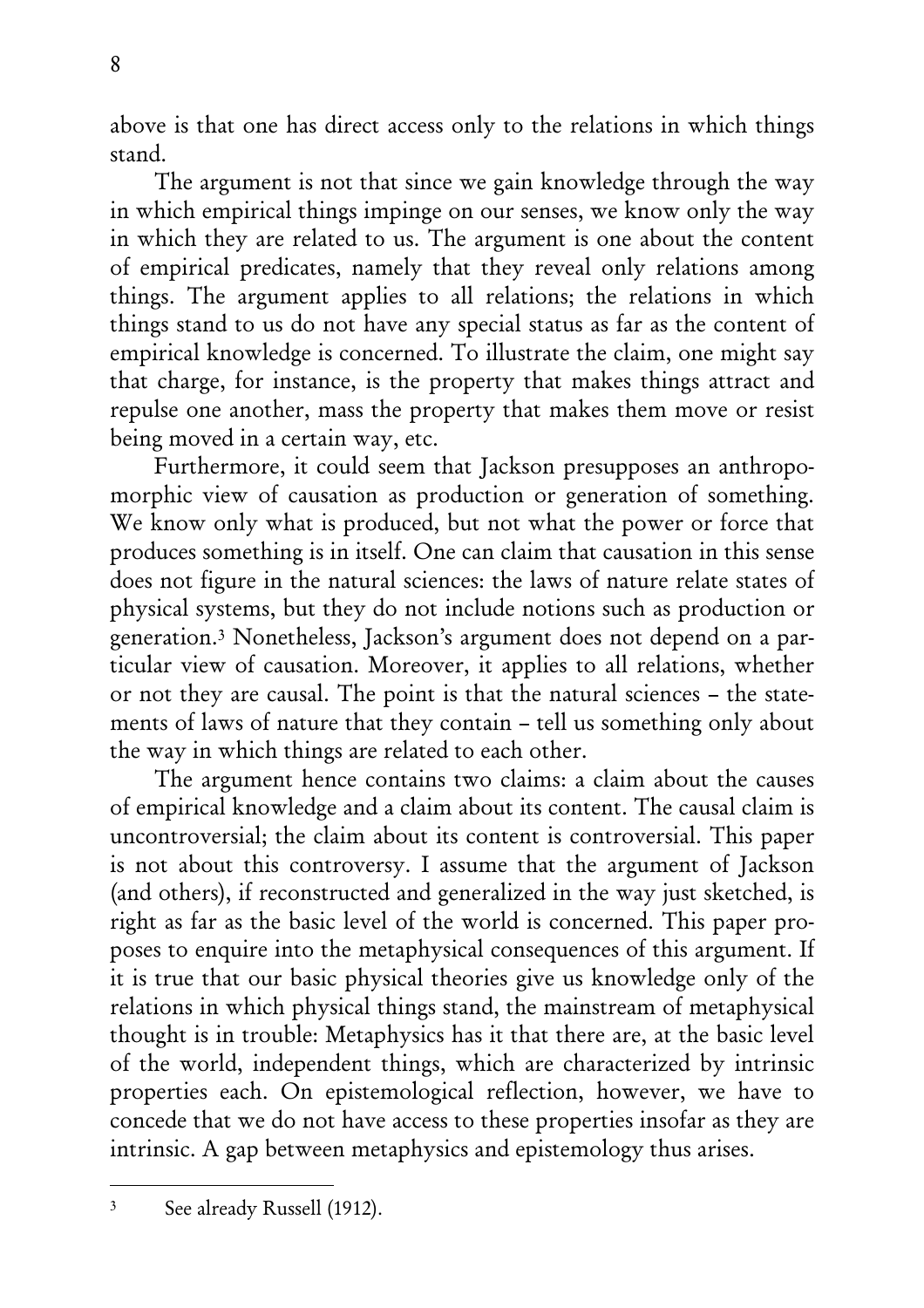If physics tells us only about the way in which the things at the basic level of the world are related to each other, two different metaphysical positions remain open:

- (1)The things at the basic level have intrinsic properties of which we cannot gain any knowledge insofar as they are intrinsic.
- (2) The relations in which they stand are all there is to the things at the basic level.

The first one is the position that Jackson – somewhat reluctantly – endorses. The idea behind this position is, as Jackson puts it, an uncomfortable one, not only because of the implication that we cannot know the basic intrinsic properties, but also because, if we cannot know the basic intrinsic properties, we can apparently not be sure that these properties are physical at all. Thus, John Foster (1982, chapter 4), makes a case for an objective idealism on this basis: physics discloses only relations; the possibility that the underlying intrinsic properties are mental instead of physical is therefore left open. The link between this position and Kant's view of things in themselves then is obvious.

The main argument for this position is that (a) relations require relata, that is, things which stand in the relations, and that (b) these things have to be something in themselves, that is, must have intrinsic properties over and above the relations in which they stand. Jackson makes use of this argument when he rejects the view "that the nature of everything is relational cum causal, which makes a mystery of what it is that stands in the causal relations" (1998, p. 24).

Note that this argument does not say that relations presuppose intrinsic properties of the related things as a supervenience basis. It may be that all relations – except presumably for spatio-temporal ones – supervene on intrinsic properties. However, as far as the position under consideration is concerned, it is sufficient that the related things must have some intrinsic properties or other over and above standing in the relations, independently of whether or not these intrinsic properties are a supervenience basis for the relations.4 Assume, for the sake of argument, that something which supervenes on something else does not have a real-

Compare the position that Langton (1998) attributes to Kant.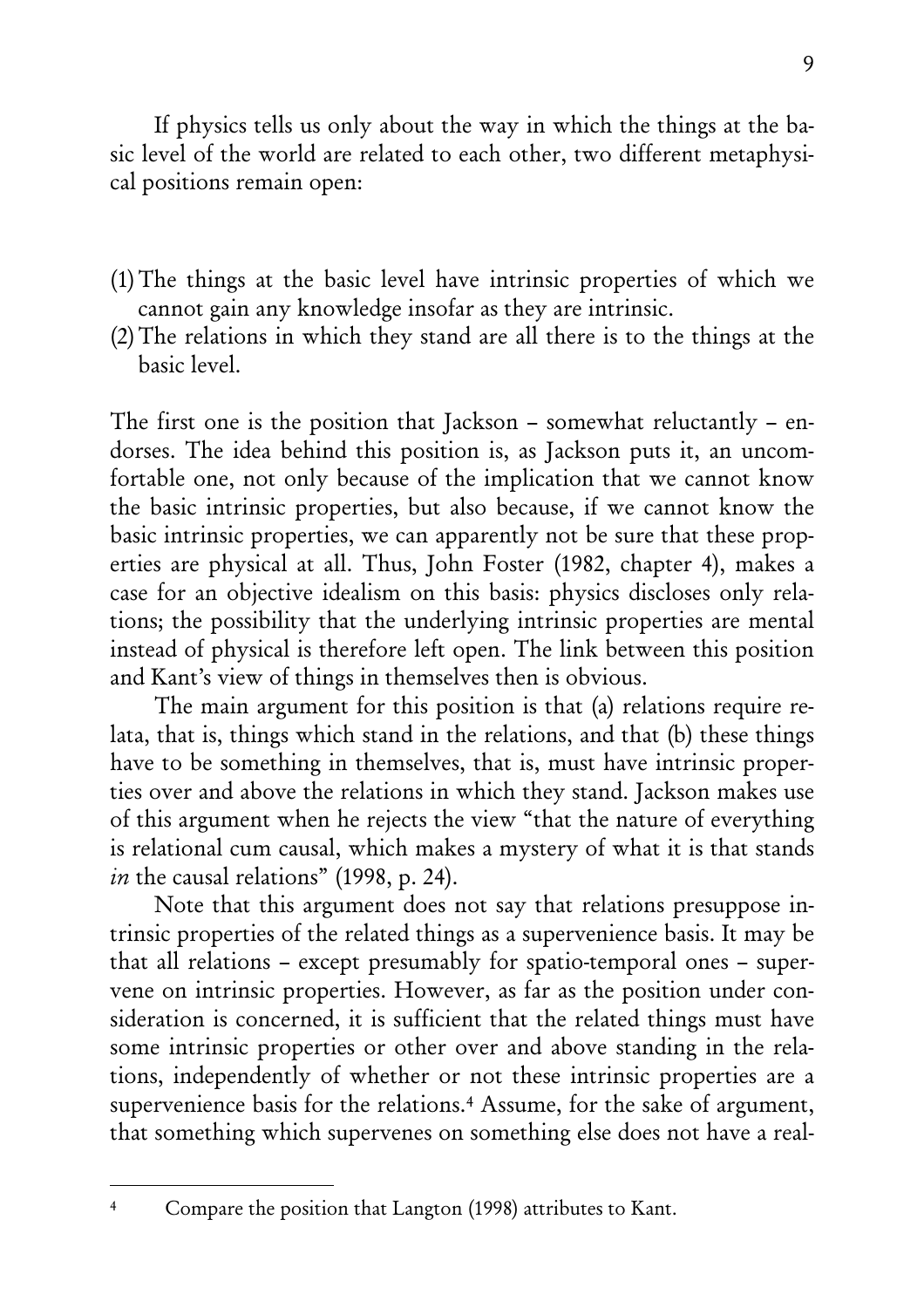ity of its own; for when God creates the world, it is sufficient that He creates the supervenience basis. Against this background, the distinction just made shows that the position under consideration can grant that at least some relations have a reality of their own so to speak. The claim is only that it is not possible that all the qualitative properties of a thing are relational.

The second position may seem unintelligible; for it has to reject the mentioned argument for the first position. However, what has to be rejected is merely the second part of the argument: One can maintain that (a) relations require relata, that is, things which stand in the relations, but that (b) these things do not have any intrinsic properties over and above the relational properties, which can in principle be captured by physics.

By a "thing", I mean in this paper anything that is a subject of the predication of properties, including relational properties (relations), without being itself predicated as a property of something. I do not distinguish relations from relational properties: one can maintain that relations are properties as well in that they are predicated of things. The metaphysical claim then is that relations are identical with relational properties. Moreover, something can be a thing without being an individual thing; for something to be an individual thing (an individual), further conditions have to be met such as (a) being distinguishable from all the other things by means of the predication of some qualitative properties or (b) having a primitive thisness (haecceity).<sup>5</sup> If the abovementioned condition is necessary and sufficient for something to be a thing, it might seem more appropriate to use the term "entity" instead of the term "thing". However, the term "entity" is not precise enough; for properties are entities as well. By speaking of properties, I do not mean to be committed to realism about universals. For instance, one may claim that properties, including relational properties (relations), are tropes and countenance irreducibly relational tropes.

The second position can grant that things may have non-qualitative properties over and above the relational ones such as the property of being this thing, that is, a primitive thisness; but this position is not committed to admitting primitive thisness. Accepting that relations require things which stand in the relations does not commit one to the view that these things are bare particulars. It simply means taking into account

<sup>5</sup> See Adams (1979).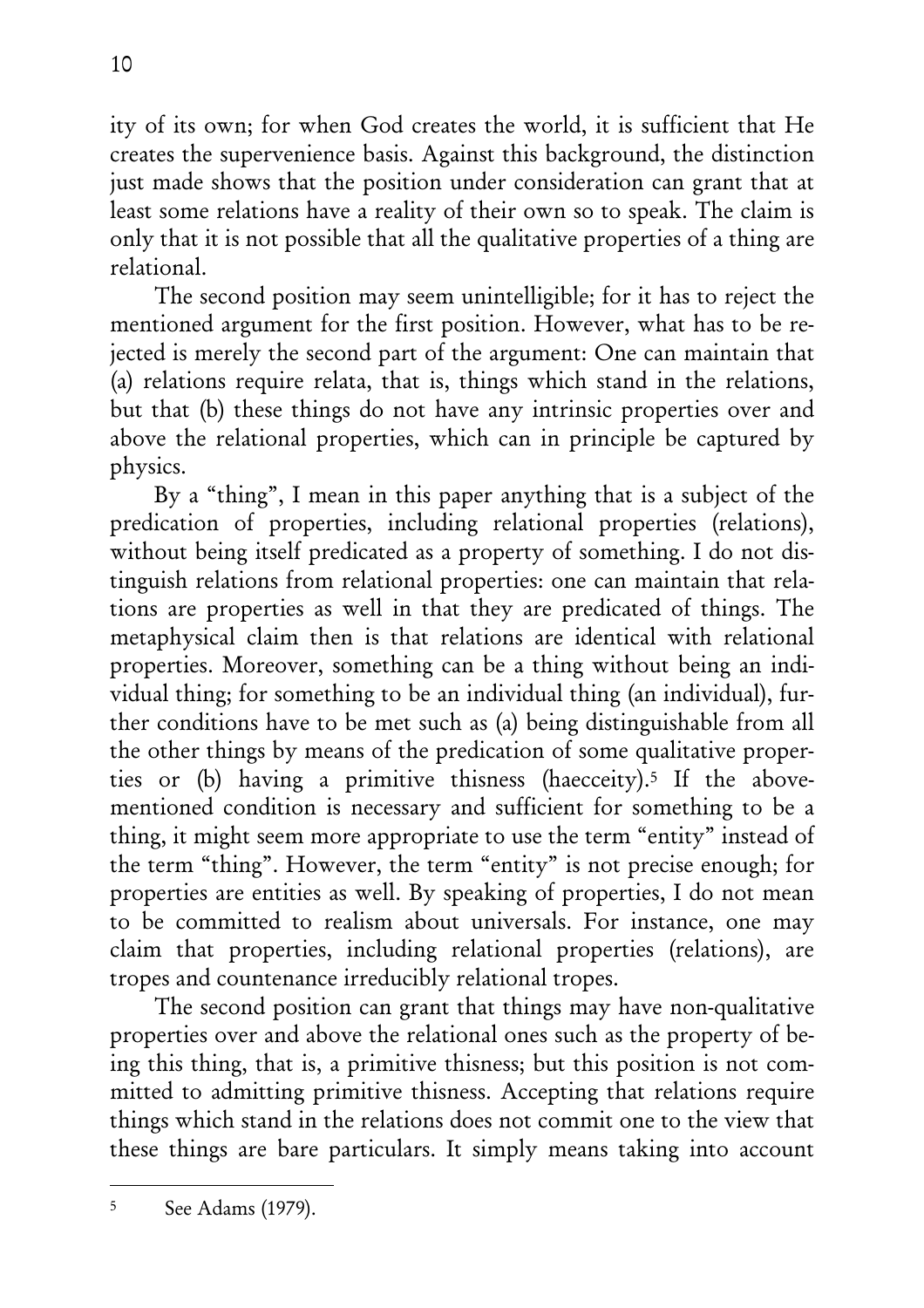that properties, including relations, are predicated of something; this does not imply that there is more to the related things than standing in the relations. There are metaphysical problems here, but there is nothing which poses a particular difficulty for the position under consideration. If one does not endorse primitive thisness, one may say that a thing is a bundle of properties (or tropes); how a thing can be a bundle of relational properties is no more – and no less – a problem than how it can be a bundle of intrinsic properties. Hence, both the view of things as bare particulars and the view of things as bundles of properties (or tropes) are compatible with the second position.

In order to show that the second position is intelligible so that it describes a possible world, let us come back to the quotation from David Lewis at the beginning of this section. Lewis admits spatio-temporal relations as something that does not supervene on intrinsic properties of the related things. Starting from spatio-temporal relations as nonsupervenient relations, let us consider the curved space-time of general relativity and imagine a world in which spatio-temporal relations are the only relations. That is to say, all other physical things, properties, relations are reduced to or eliminated in favour of spatio-temporal relations. These relations obtain between space-time points. Whatever a space-time point may be, would it make sense to claim that, out of metaphysical necessity, a point has to have some intrinsic properties or other in order to be able to stand in spatio-temporal relations to other points? It seems not. It seems metaphysically possible that all the qualitative properties of a space-time point consist in the spatio-temporal relations in which it stands.6 John Foster, for one, grants that if what stands in the relations were space-time points, then there would be no need for intrinsic properties (1982, p. 72), although he is a precursor to Jackson in setting out an argument to the effect that matter has intrinsic properties that are inscrutable.

To illustrate the intelligibility of this position, consider John Wheeler's original programme of geometrodynamics. Wheeler set out to show that the curved space-time to which general relativity refers is all there is. Here is a popular statement by Wheeler of his programme:

<sup>6</sup> A similar claim can be made about numbers. But numbers, if they exist, are abstract objects.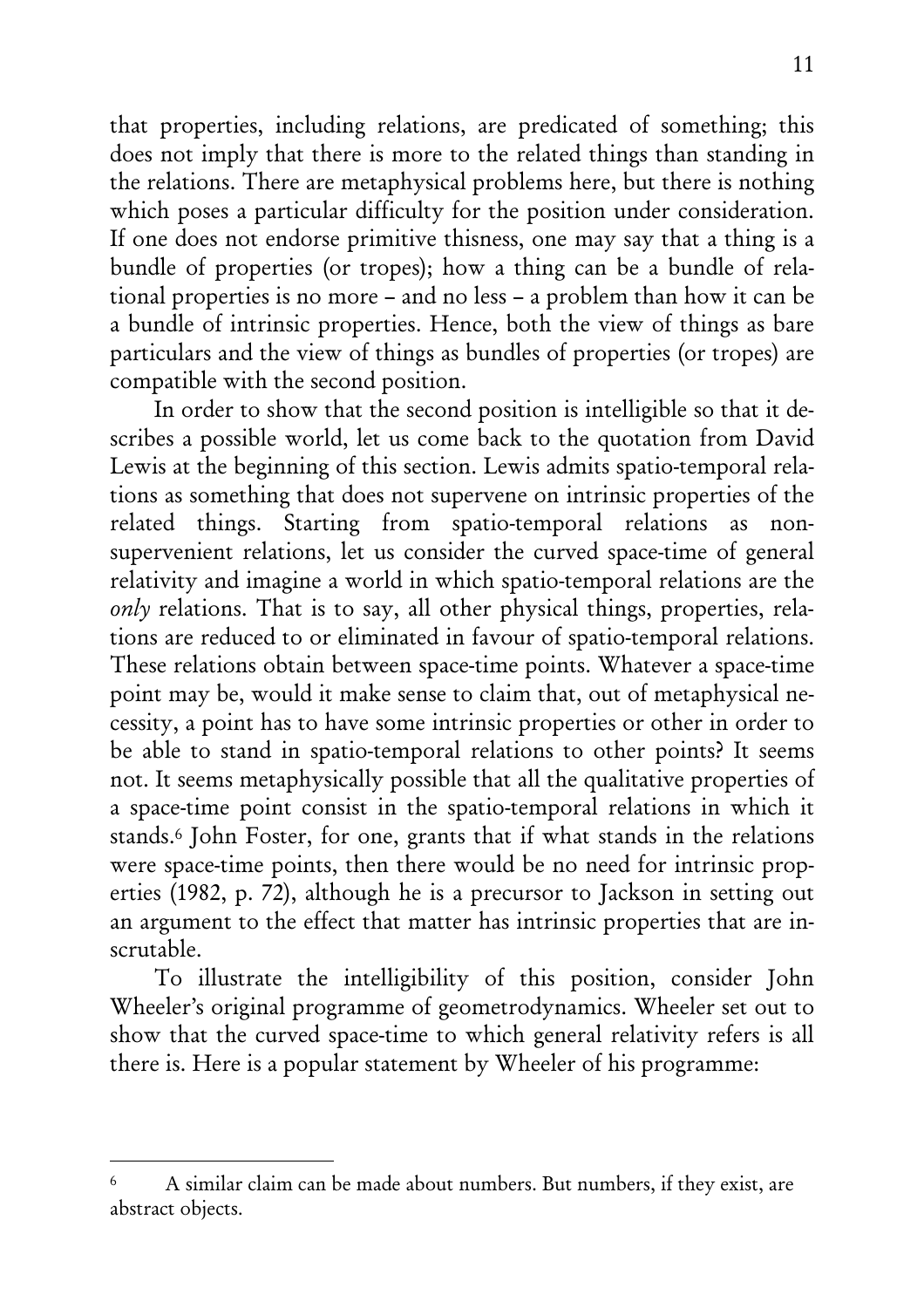Is space-time only an arena within which fields and particles move about as "physical" and "foreign" entities? Or is the four-dimensional continuum all there is? Is curved empty geometry a kind of magic building material out of which everything in the physical world is made: (1) slow curvature in one region of space describes a gravitational field; (2) a rippled geometry with a different type of curvature somewhere else describes an electromagnetic field; (3) a knotted-up region of high curvature describes a concentration of charge and mass-energy that moves like a particle? Are fields and particles foreign entities immersed *in* geometry, or are they nothing *but* geometry? (1962, p. 361)

It seems that this programme does not leave anything out: all fundamental physical properties are accounted for in terms of relational properties of space-time points. This programme describes a possible world – albeit most likely not our world, since Wheeler's original geometrodynamics failed for physical reasons.<sup>7</sup> However, my claim is that, notwithstanding its empirical failure, referring to that programme is sufficient to demonstrate that a metaphysics of relations without intrinsic properties of the related things is intelligible.

Since the second position describes a possible world, a stalemate between this position and the first one as far as purely metaphysical arguments are concerned is the consequence: The adherent to the first position can no longer claim that, as a matter of metaphysical necessity, the related things must have some intrinsic properties or other over and above the relations in which they stand. If the related physical things reduce to space-time points, there is no such necessity. The only way that is open to the adherent to the first position is to establish a link between specific relations and intrinsic properties such that specific relations require intrinsic properties on which they supervene. One thus has to show that the relations which our physics reveals presuppose intrinsic properties as a supervenience basis, even if we are ignorant of these properties insofar as they are intrinsic. The argument for this metaphysics then becomes an empirical one, being focussed on specific physical relations that obtain in our world.

On the other hand, the adherent to the second position does not have any means at her disposal to rule out that there are some intrinsic properties or other of the related things. Her claim can only be that, since her position is intelligible, there is no argument left for maintaining that related things must of metaphysical necessity have some intrinsic

<sup>7</sup> See Stachel (1974).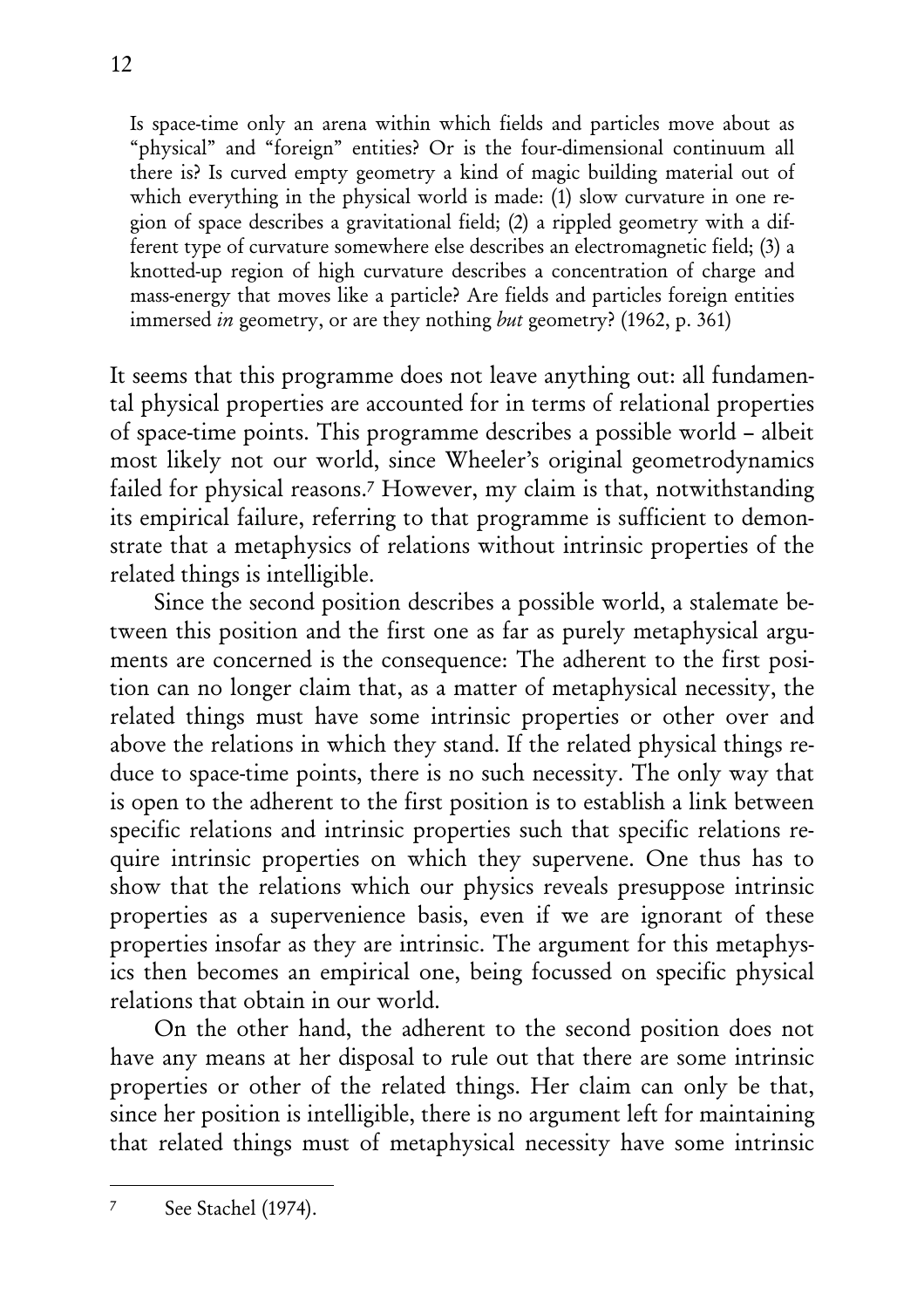properties or other. Her argument can only be that, applying Occam's razor, it is superfluous to include unknowable intrinsic properties in our ontology of the basic level of the world. However, in order to make a positive case for the second position, mere conceivability is not enough. One has to establish that the specific relations which our basic physical theories treat do not allow for intrinsic properties as a supervenience basis for them. Whichever of the mentioned two positions one favours, the argument for them cannot be a purely metaphysical one; it has to take into account empirical considerations, that is, the physics of our world. In the next section, I shall therefore turn to our current best physical theory of the basic level, quantum theory, and show that this theory can plausibly be received as being about relations that do not leave room for intrinsic properties on which they supervene.

## 2. The physical argument for a metaphysics of relations

Quantum theory permits that the states of quantum systems are entangled. If we take the quantum state description to tell us something about the properties of quantum systems, entanglement is to say that the quantum systems in question do not have state-dependent properties such as position, momentum (mass multiplied by velocity) or spin angular momentum in any direction each; state-dependent are all and only those properties of a physical system that can change during the existence of the system. Instead, there are only correlations between the conditional probability distributions of the state-dependent properties of the quantum systems in question. These probability distributions are completely determined only by the global state of the systems in question taken together. Quantum theory does not include any properties of each quantum system taken separately that are a supervenience basis for these correlated probability distributions. These correlations – and thus entanglement – are independent of spatio-temporal distance.

This way of receiving quantum theory commits us to realism: there really are quantum systems, and they are as quantum theory describes them, namely subject to entanglement. Furthermore, we are committed to endorsing objective probabilities, that is, probabilities which do not indicate limits of our knowledge, but which are about properties that things objectively have; however, I shall not go into the problems that the notion of objective probabilities poses in this paper. Whatever en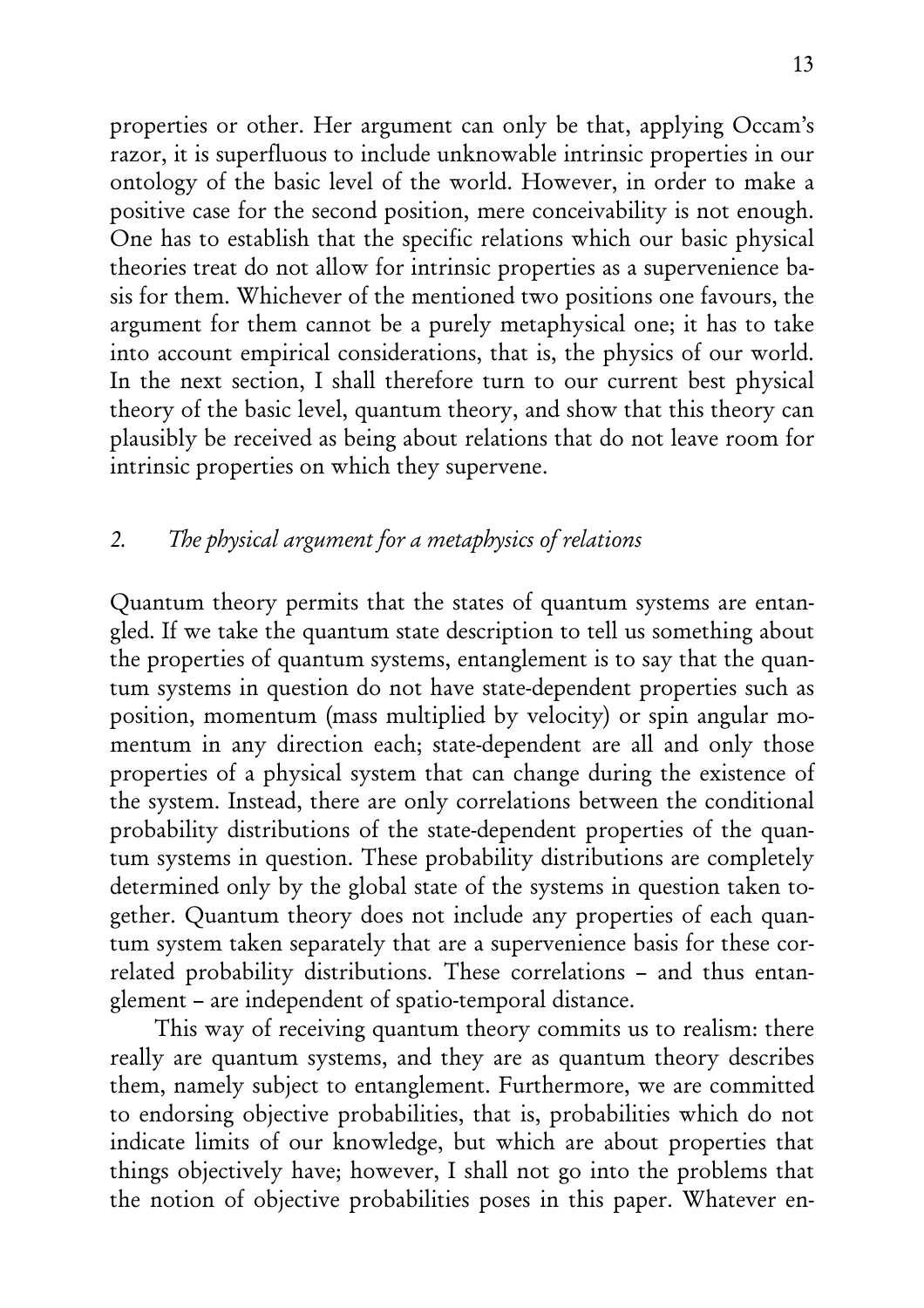tanglement may exactly be, it is a relation among quantum systems. "Being entangled with" is a property that is predicated of at least two quantum systems; it is thus a relational property. By admitting entanglement, we are not committed to taking a particular stance on the notorious measurement problem in quantum theory: Even if one maintains that measurement leads to a dissolution of entanglement so that, as a result of measurement, quantum systems really have definite numerical values of some state-dependent properties, entanglement has to be there in the first place before it makes sense to consider the question whether or not there are processes that dissolve entanglement.

It is not necessary that the states of quantum systems are entangled. Quantum theory has the means at its disposal to describe states of physical systems that are not entangled. These are known as product states. One may wonder whether product states refer to intrinsic properties. However, quantum theory describes physical systems in such a way that entanglement is not at all exceptional, but ubiquitous. What has to be accounted for in quantum theory is not entanglement, but cases of the absence of entanglement, if there really are such cases (if not, it has to be explained why there appear to be such cases). If anything in quantum theory that is a candidate for a state which refers to intrinsic properties is somehow derived from the relations of entanglement, then this is not a problem for the claim made above, namely that quantum theory does not include any intrinsic properties that are a supervenience basis for these relations.

Nonetheless, even if the states of quantum systems are entangled, it is possible to give a description of each of the systems in question considered separately. One may therefore wonder whether this description refers to intrinsic properties. This is a description in terms of what is known as a mixed state in the sense of an improper mixture:8 this description contains all the information that can be acquired about each of the quantum systems considered separately. But it ignores the correlations in which the entanglement consists. Consequently, this description does not take all the factors into account that are relevant to the quantum probabilities. The description in terms of mixed states is an incomplete description of quantum systems and not a description that refers to intrinsic properties. Consequently, the availability of such a description is no problem for the claim under consideration.

<sup>8</sup> See d'Espagnat (1971), chapter 6.3.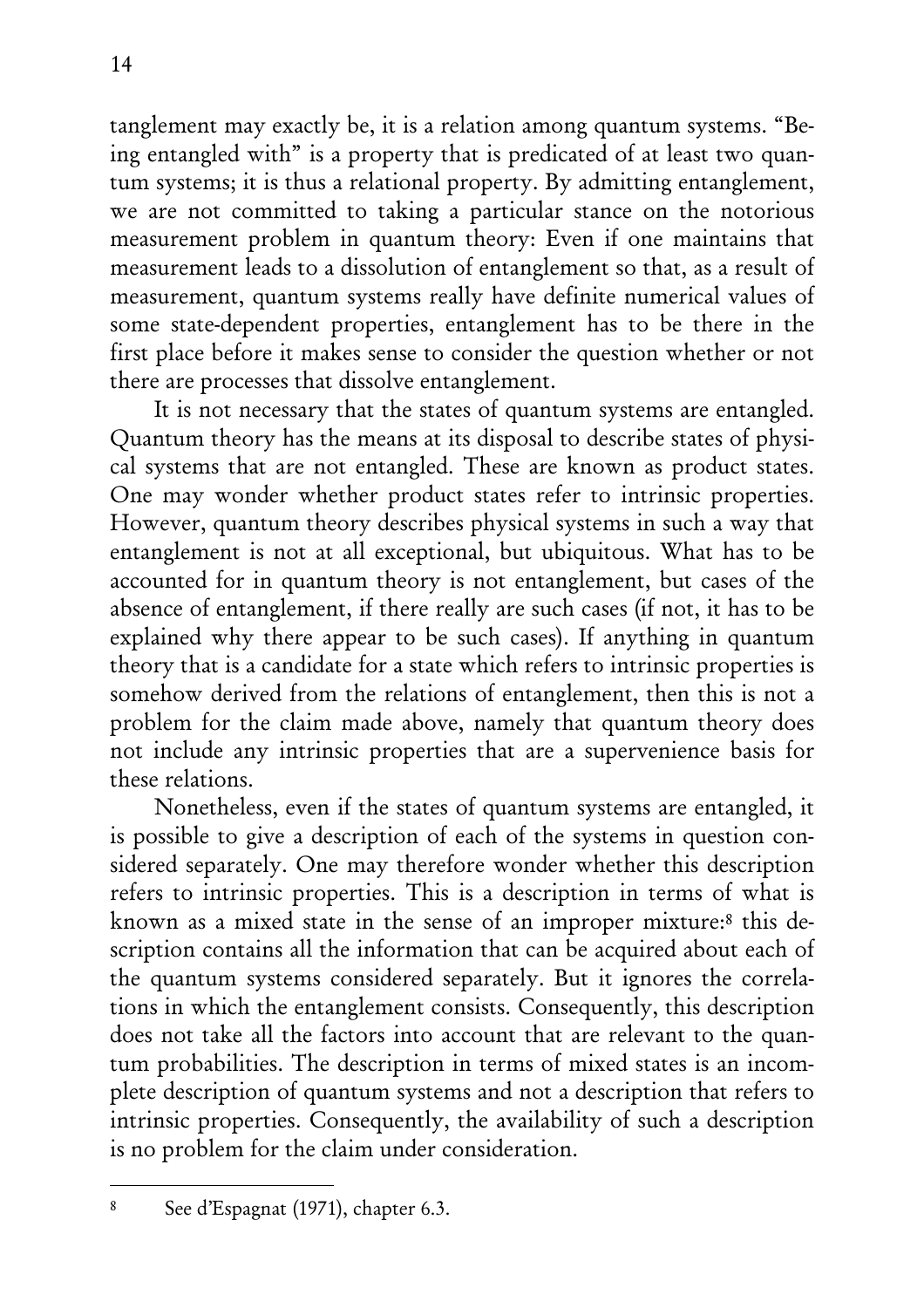The point at issue is this one: Does quantum theory give a complete description of quantum systems so that there are no intrinsic properties on which the relations of entanglement supervene? Or are there additional variables that provide for such intrinsic properties and that are not taken into account by quantum theory as it stands, so-called hidden variables? The hidden variables need not be intrinsic properties themselves. What Jackson says about the properties that physics treats in general (see the quotation in the last section) may apply to them: even if there are hidden variables, all the descriptions that any physical theory can give of them may be relational. The point merely is that explaining the quantum correlations in terms of hidden variables allows for – or even requires – intrinsic properties on which these correlations supervene, whereas quantum theory as it stands does not provide for such intrinsic properties. The question thus is whether it is possible within quantum theory to admit the existence of intrinsic properties that constitute a supervenience basis for the correlations.

Albert Einstein rejects the idea of correlations among quantum systems without intrinsic properties on which these correlations supervene. The following is a statement of the reasons for his criticism of quantum theory:

… it appears to be essential for … the things introduced in physics that, at a specific time, these things claim an existence independent of one another, insofar as these things 'lie in different parts of space'. Without such an assumption of the mutually independent existence (the 'being-thus') of spatially distant things, an assumption which originates in everyday thought, physical thought in the sense familiar to us would not be possible. … For the relative independence of spatially distant things (A and B), this idea is characteristic: an external influence on A has no immediate effect on B; this is known as the 'principle of local action' ... <sup>9</sup>

What Einstein describes in the first part of this quotation is known as the principle of separability: physical things claim an existence independent of one another. This means that their basic properties are intrinsic ones. The relations among physical systems, except for spatiotemporal relations, supervene on intrinsic properties. By saying that without this assumption, physical thought in the sense familiar to us

<sup>9</sup> Einstein (1948), pp. 321-322; translation adopted from Howard (1985), pp. 187-188.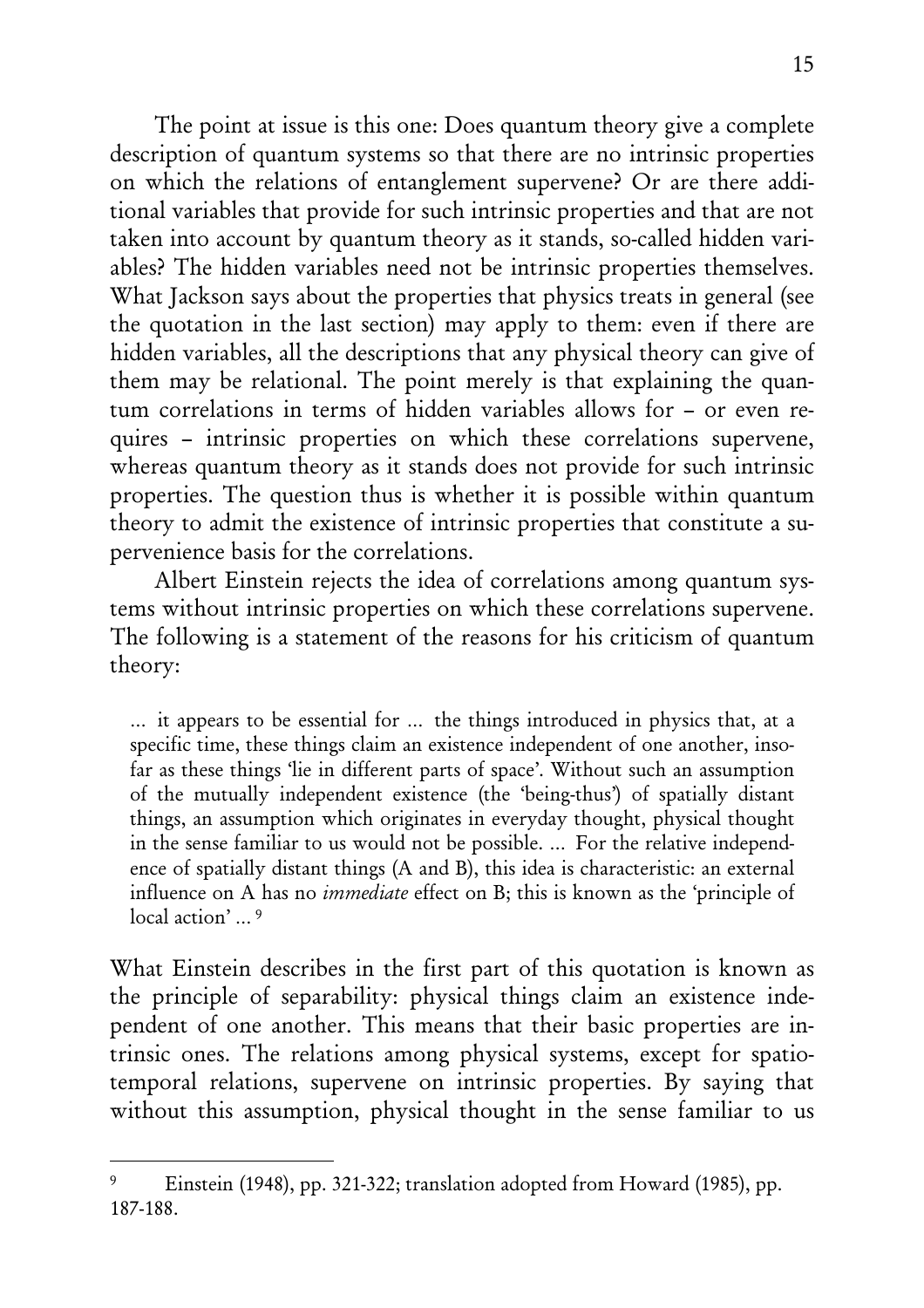would not be possible, Einstein endorses an a priori argument for separability. Over and above separability, according to Einstein, changes in the states of physical systems conform to the principle of local action: causal relations (interactions) propagate from point to neighbouring point with a finite velocity.

The most significant result of the debate on Einstein's criticism of quantum theory is the theorem of John Bell (1964). Bell starts from Einstein's principles of separability and local action. His theorem establishes that, given some background assumptions that Einstein would not call into question, these principles impose a certain limit on the type of correlations that quantum theory assumes. In any case of entanglement, however, quantum theory predicts higher correlations between the conditional probability distributions of state-dependent properties of quantum systems than Bell's theorem permits. The predictions of quantum theory are confirmed by experiments, notably experiments of the type of Aspect et al. (1982); these experiments exclude any direct interaction between the correlated quantum systems by means of forces whose propagation does not exceed the velocity of light.

The proof of Bell's theorem is based on what is known as factorizability. The idea behind factorizability is that the probability for a certain outcome of a measurement of a physical system depends only on the parameter that is measured on the system in question, given the state of the system. Thus, Bell's theorem shows that quantum theory violates factorizability. There is a minority view according to which the violation of factorizability simply is a mathematical point that is not of philosophical interest as such.10 This view is disputed with good formal arguments.11 According to the received view, there are philosophical lessons to be drawn from the violation of factorizability.12 The argument of this paper presupposes that the received view is correct.

The rationale behind the principle of separability is that quantum systems have intrinsic properties on which the correlations supervene. There are such properties independently of whether or not we can know them insofar as they are intrinsic. Note that if separability is thus construed, the claim that quantum systems have intrinsic properties on which the correlations supervene is compatible with acknowledging that

<sup>10</sup> See in particular Fine (1982a) and (1982b).

<sup>11</sup> See most recently Müller and Placek (2001).

<sup>12</sup> See in particular the papers in Cushing and McMullin (1989).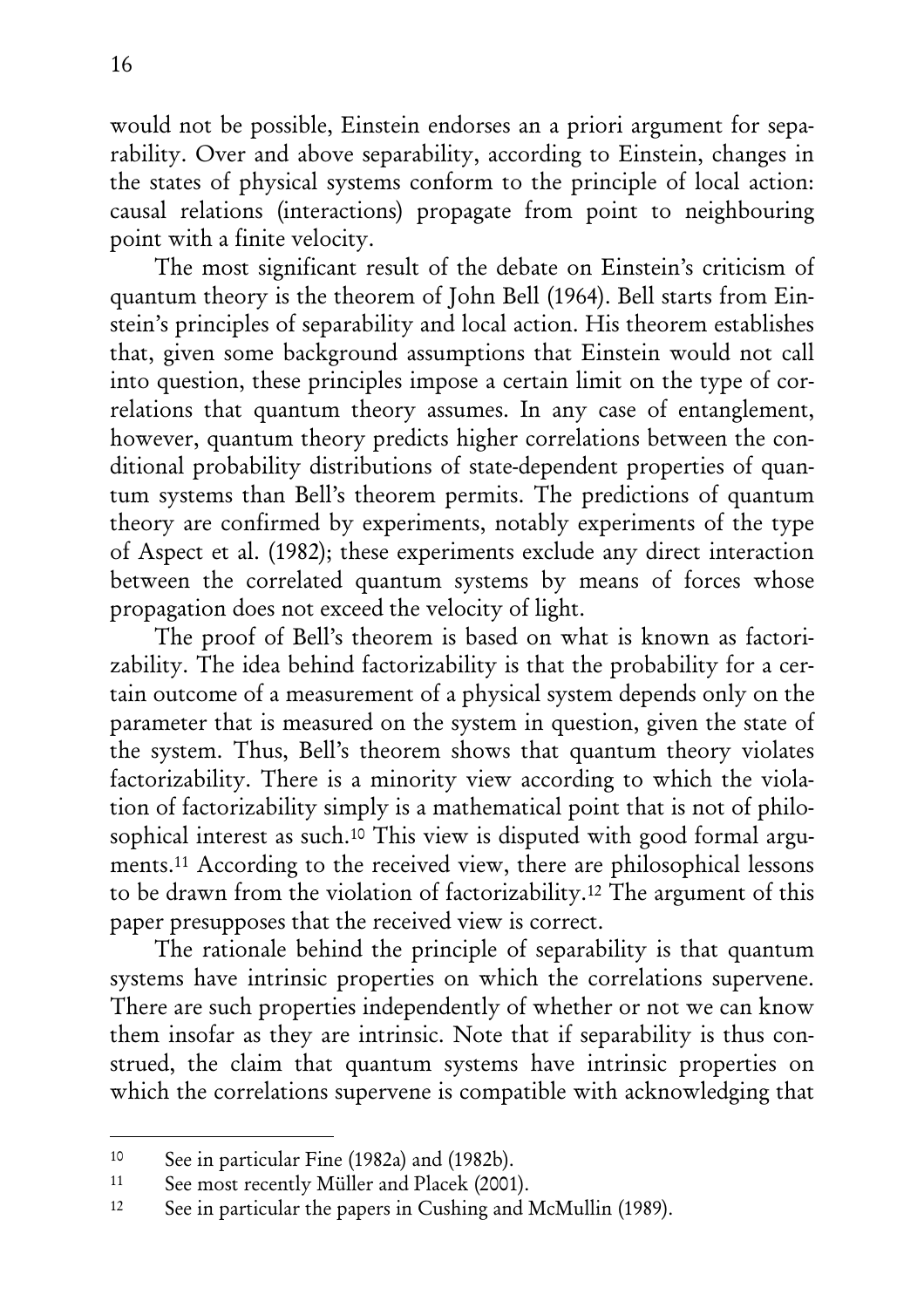quantum theory as it stands is complete in the epistemological sense that it says all that we can say about quantum systems. The question is whether quantum theory is complete in the ontological or metaphysical sense that it describes all there is about quantum systems. Against this background, Bell's theorem entitles us to put forward the following conclusion: If there were room for intrinsic properties on which the correlations supervene (even if we cannot know these properties insofar as they are intrinsic), there could not be those correlations that quantum theory predicts. Since, however, the correlations that quantum theory predicts and that are confirmed by experiment go beyond the limit that Bell's theorem sets, quantum theory does not allow for intrinsic properties that are a supervenience basis for the correlations.

Nonetheless, Bell's theorem does not rule out hidden variables that satisfy separability out of hand. What it shows is that one has to pay a high metaphysical price for hidden variables that conform to separability. Despite Bell's theorem, one can try a causal explanation of the correlations in question as an alternative to admitting quantum entanglement. One then has to claim either that (a) correlated quantum systems are directly connected by superluminal interaction<sup>13</sup> or that (b) there is backwards causation<sup>14</sup> or that (c) there is a common cause somewhere in the intersection of the past lightcones that coordinates the behaviour of the quantum systems with the parameters that will be measured on them.15 If one is prepared to countenance hidden variables that establish a causal connection of any of these types, then there are hidden variables that provide for intrinsic properties which are a supervenience basis for the correlations. As with any metaphysical conclusions that are put forward on the basis of physical theories, there is no question of a logical implication; what is at issue is a matter of plausibility considerations. The discussion on hidden variables that satisfy separability confirms Quine's dictum in "Two Dogmas of Empiricism" that "Any statement can be held true come what may, if we make drastic enough adjustments elsewhere in the system" (in Quine (1980), p. 43).

More importantly, entanglement concerns only the state-dependent properties of quantum systems, such as position, momentum, and spin

<sup>13</sup> See e.g. Chang and Cartwright (1983).

<sup>14</sup> See e.g. Price (1996), chapter 9.

<sup>15</sup> For a recent proposal for a common cause explanation see also Hofer-Szabo et al. (1999).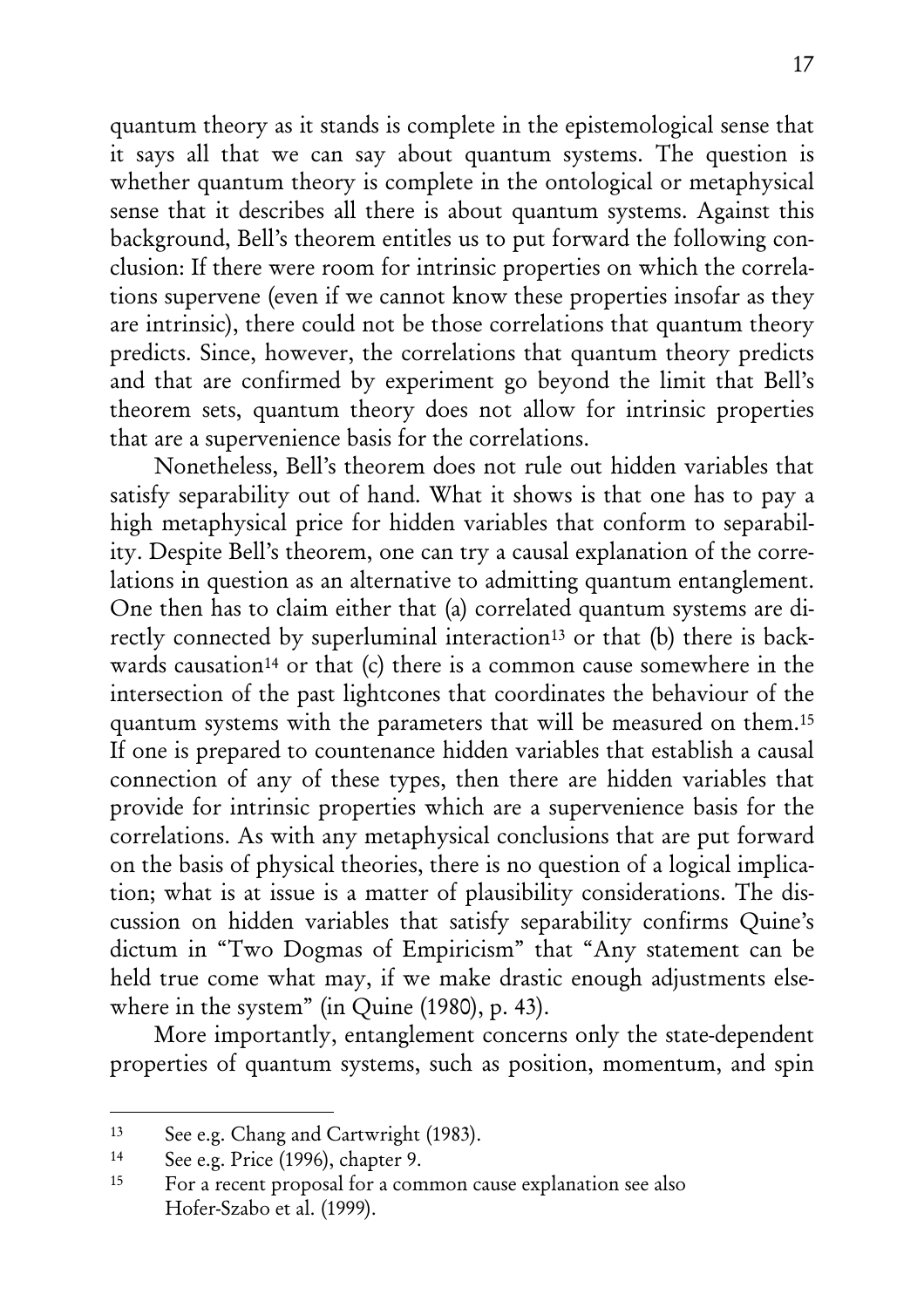angular momentum in any direction. But quantum systems also have state-independent properties such as mass and charge; these are stateindependent in that their value does not change during the existence of the system. One may wonder whether these are intrinsic properties in the sense that our descriptions of mass and charge refer to intrinsic properties even if these descriptions may not describe these properties as intrinsic ones. However that may be, the state-independent properties could not be a basis upon which the quantum correlations supervene. Bringing state-independent properties into focus can therefore at most show that quantum systems may have intrinsic properties that are outside the range of quantum theory and that are irrelevant to the correlations that quantum theory describes. Thus, referring to stateindependent properties can at most illustrate a point that was granted at the outset: If one puts forward an argument for a metaphysics of relations on the basis of a physical theory, one cannot exclude that the physical systems in question have some intrinsic property or other. What one can seek to establish is only that the relations which the physical theory in question treats do not allow for intrinsic properties as a supervenience basis for these relations. Nonetheless, since quantum theory is our basic physical theory, it would be desirable to derive stateindependent properties within the formalism of quantum theory. The idea then is to get to state-independent properties such as charge and mass on the basis of properties that are relational in the sense of being touched by the correlations of quantum entanglement.

To sum up this brief discussion, the argument for a metaphysics of relations based on quantum theory rests upon the following assumptions:

- 1) Quantum theory is the basic theory of the world.
- 2) Relations do not in general presuppose some intrinsic properties or other of the related things, even if there is no question of intrinsic properties being a supervenience basis for the relations.
- 3) Bell's theorem in particular makes clear that one would have to pay an implausibly high metaphysical price if one were to endorse hidden variables that make room for intrinsic properties as a supervenience basis for the quantum correlations.

A metaphysics of quantum correlations without intrinsic properties of the related quantum systems on which these correlations supervene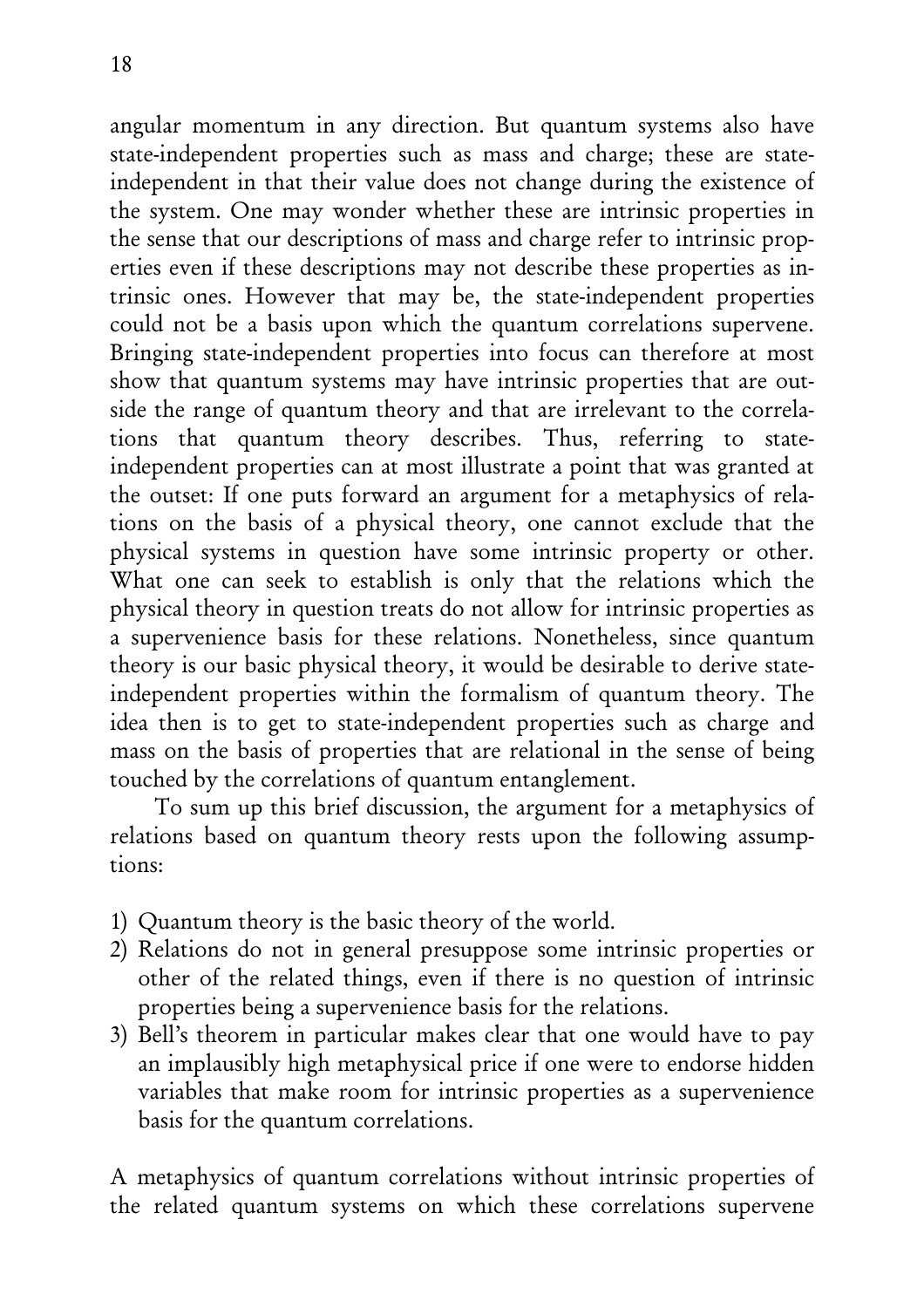seems to come close to what David Mermin (1998) proposes as the Ithaca interpretation of quantum mechanics, namely that quantum theory describes a world of correlations without describing intrinsic properties of the correlata.16 Mermin then goes on to say that "the correlata that underlie those correlations lie beyond the descriptive powers of physical science" (1998, p. 762) and that "in our description of nature the purpose is not to disclose the real essence of the phenomena" (1998, p. 764). However, if that were what quantum mechanics is trying to tell us, there would be nothing spectacular about it: that only relations but not what the related things are in themselves is disclosed is a point that (a) applies to any physical theory and that (b) can be made on the basis of philosophical considerations alone, as has been rehearsed in the first section of this paper. The difference between Mermin's Ithaca interpretation of quantum mechanics and the argument set out in this section is that, given the above-mentioned assumptions, quantum theory – in contrast to all the other known physical theories and in contrast to what can be maintained on the basis of philosophical considerations alone – entitles us to claim that there are no unknown intrinsic properties of the related systems on which the correlations could supervene.

The argument of this section builds upon Paul Teller's claim of relational holism in quantum mechanics. Teller characterizes this position as follows:

By relational holism I will mean the claim that objects which in at least some circumstances we can identify as separate individuals have inherent relations, that is, relations which do not supervene on the non-relational properties of the distinct individuals. … It is sufficient for an object to be a distinct individual that it have a non-relational property. And it is quite consistent to suppose that two such distinct individuals, each having a non-relational property, should also stand in some inherent relation to each other. (1986, p. 73)

Teller thus takes quantum systems to be distinct individuals and claims that all that is peculiar about these individuals is that they bear some non-supervenient relations to each other. In contrast to Teller's proposal, the thesis of this paper is that, as far as quantum theory is concerned, there is no need for the correlated quantum systems to have intrinsic properties over and above the correlations in which they stand. Consequently, the proposal of this paper can be applied to quantum field

<sup>16</sup> See also Rovelli (1996).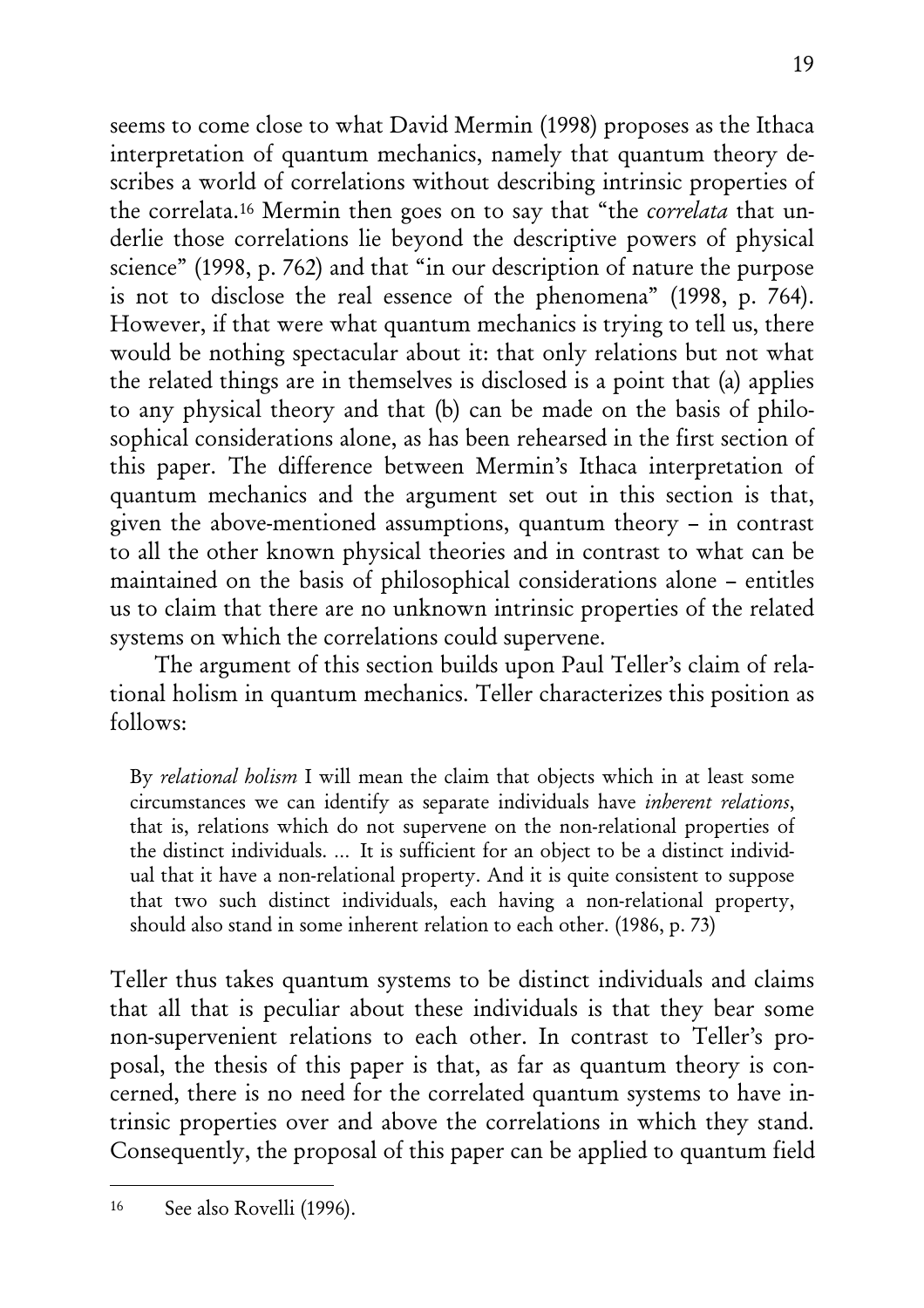theory as well where there no longer is a question of quantum systems being individuals.17

Quantum mechanics describes single physical systems such as electrons, photons, neutrons, protons and the like. These are single physical systems, because, as far as quantum mechanics is concerned, there always is a definite number of them. They are subjects of the predication of properties each – and be it properties such as "is entangled with other systems". Quantum systems of the same kind whose states are entangled are indistinguishable. There are no qualitative properties whatsoever – not even relational conditional probabilities – that distinguish one such system from all the other ones. Nonetheless, one can maintain that quantum systems are individuals if one is prepared to acknowledge nonqualitative properties such as primitive thisness.18 The proposal made in this section is compatible with such a view. But the point is that it does not commit us to more than acknowledging that, as far as quantum physics is concerned, quantum systems are those things that stand in the correlations without any intrinsic properties or anything like a primitive thisness being required.

In quantum field theory, by contrast, we can no longer regard electrons, photons and the like as single physical systems that are subjects of the predication of properties each. Instead of being single physical systems themselves, these are treated as field quanta. Field quanta can be regarded as properties of a quantum field. There are states of quantum fields that are a superposition of states with different numbers of field quanta. The quantum correlations obtain between the conditional probability distributions of the values of field operators at space-time points. One metaphysical option therefore is to admit space-time points as the things that stand in the relations of entanglement. Quantum field theory thus corroborates the view that, as far as quantum theory is concerned, there is no need for the things that stand in these relations to have intrinsic properties.

<sup>17</sup> Incidentally, Teller (1995) does not mention the issue of relational holism at all in his book on quantum field theory.

<sup>18</sup> See French and Redhead (1988).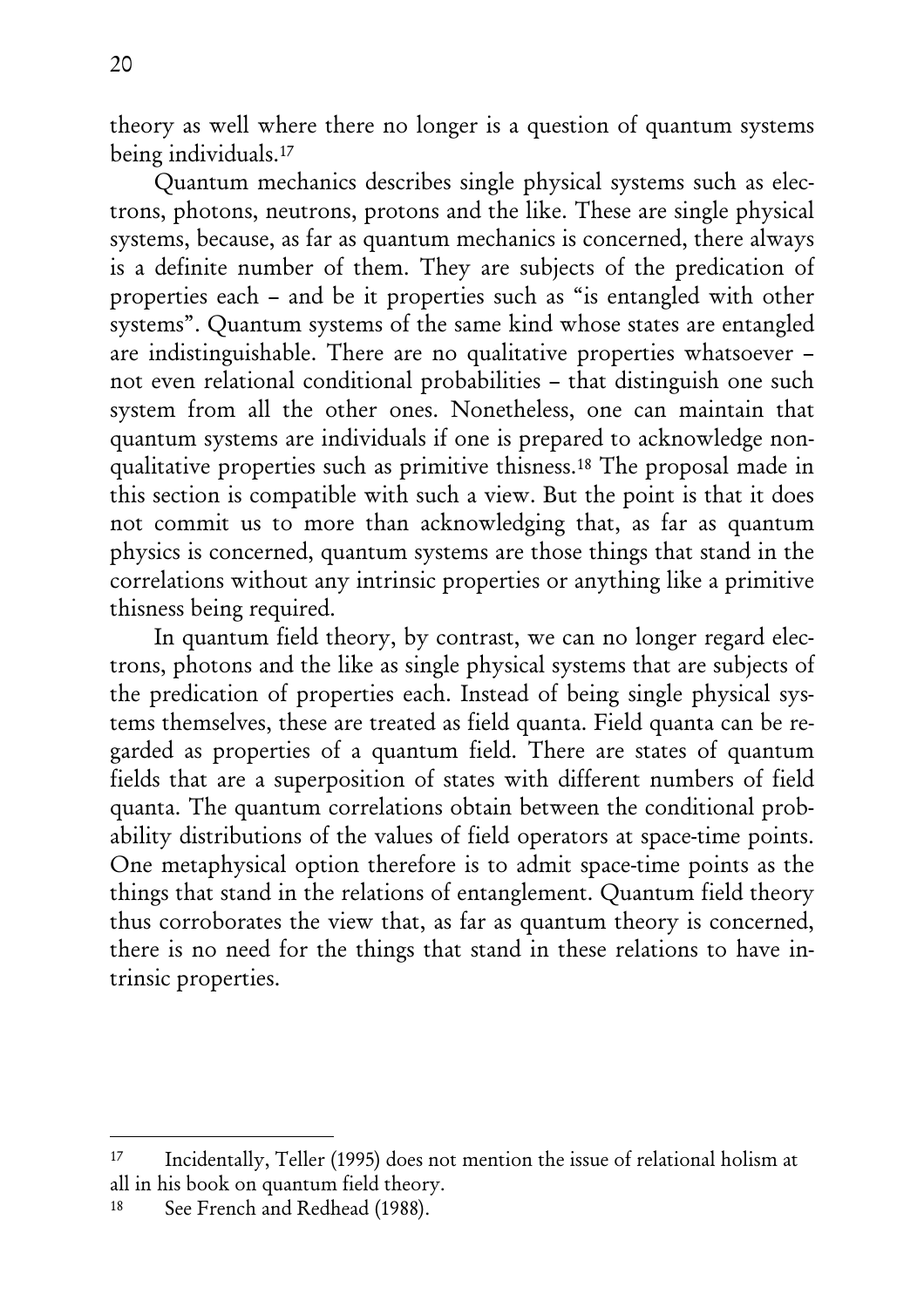The metaphysics of relations without underlying intrinsic properties that has been proposed in the preceding section is committed to scientific realism; for the argument for this metaphysics is based upon realism with respect to quantum theory. This metaphysics may seem to come close to what is known as structural realism in the current discussion on scientific realism. Structural realism, as set out by John Worrall (1989), is motivated by two considerations: (a) to take up the 'no miracle argument' for scientific realism, that is the argument that the success of our physical theories would be a miracle if they were not tracking truth; and (b) to pay heed to the 'argument from pessimistic induction', that is the claim that since many of our past physical theories have turned out to be false, it is likely that our present physical theories will endure the same fate. According to Worrall, what is preserved in theory change is structure. Consequently, we should be realists with respect to the structure of our physical theories.19 The structural realist does not have to be a Platonist with respect to mathematical structure. Her claim is only that the mathematical structure of a theory (or at least a part of it) refers to something in the physical world, not that mathematical structure is something that exists independently of our conception of it. The link with the position put forward in this paper is that structure refers to relations among physical things.

However, this argument for scientific realism hangs upon the structure of a physical theory being distinguished as that what is preserved in theory change from something that is not preserved. In Worrall, the contrast is between structure and nature. He writes that "the structural realist … insists that it is a mistake to think that we can ever 'understand' the nature of the basic furniture of the universe" (1989, p. 122). This is the old distinction again between structure or relations that can be known and intrinsic properties of the related things that cannot be known. The argument of the present paper is directed against a metaphysics that endorses this distinction. Moreover, one can object that it is not possible to differentiate within a physical theory between a part that

<sup>19</sup> The relationship between this structural realism and the structuralist approach to science of Joseph D. Sneed and the group around the late Wolfgang Stegmüller in Germany has as yet to be explored; for recent statements of the latter position see the papers in *Synthese* 130.1, January 2002.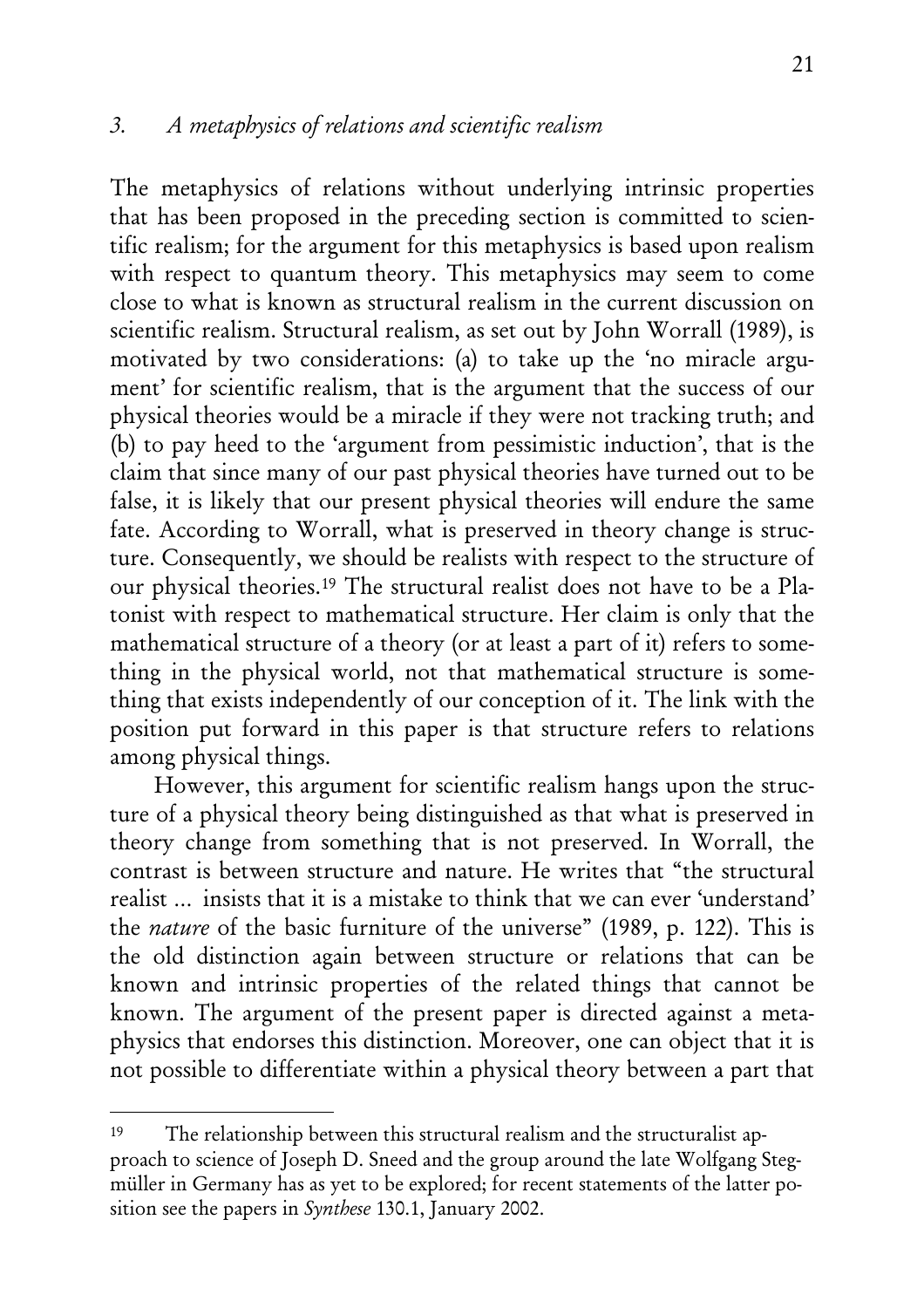describes structure and a part that describes the nature behind the structure.20

In contrast to Worrall, James Ladyman (1998) proposes what he calls metaphysical or ontic structural realism, namely the position that structure is what is real and that there is no need for intrinsic properties underlying structure (see also French and Ladyman forthcoming). Nonetheless, if structural realism is to be a reply to the 'argument from pessimistic induction', then if structure is what is preserved in theory change, structure has to be vindicated in contrast to something else which is not preserved. Ladyman concludes by envisaging that "structural realism amounts to the claim that theories tell us not about the objects and properties of which the world is made, but directly about structure and relations" (1998, p. 422), suggesting that there is no need to admit objects in our metaphysics.

Assume, for the sake of argument, that structure is what is preserved in theory change so that we should be realists about structure. The point of this paper then is that quantum theory – in distinction to the other physical theories and in distinction to purely philosophical considerations – provides for the argument that is needed to entitle us to go from (a) what can be interpreted realistically is only the description of structure to (b) there are no intrinsic properties underlying structure. Nonetheless, in distinction to the structural realism that French and Ladyman propose, the argument of this paper (1) accepts that relations require things that stand in the relations (although these things need not be individuals, and they do not have to have intrinsic properties) and (2) regards physical theories as referring to such things. In particular, the argument of the preceding section says nothing against quantum theory referring to quantum systems and describing the properties of these systems, albeit relational properties. By way of consequence, however, this argument as such cannot say anything in defence of scientific realism – apart from making clear that there is no reason to abandon scientific realism consequent upon the advent of quantum theory. If quantum theory is superseded by another basic physical theory, it may be that the claim that our basic physical theory speaks against intrinsic properties underlying the relations is no longer defensible, because an argument such as the sketched one from quantum entanglement would then no longer be available.

<sup>20</sup> See Psillos (1999), pp. 155-157.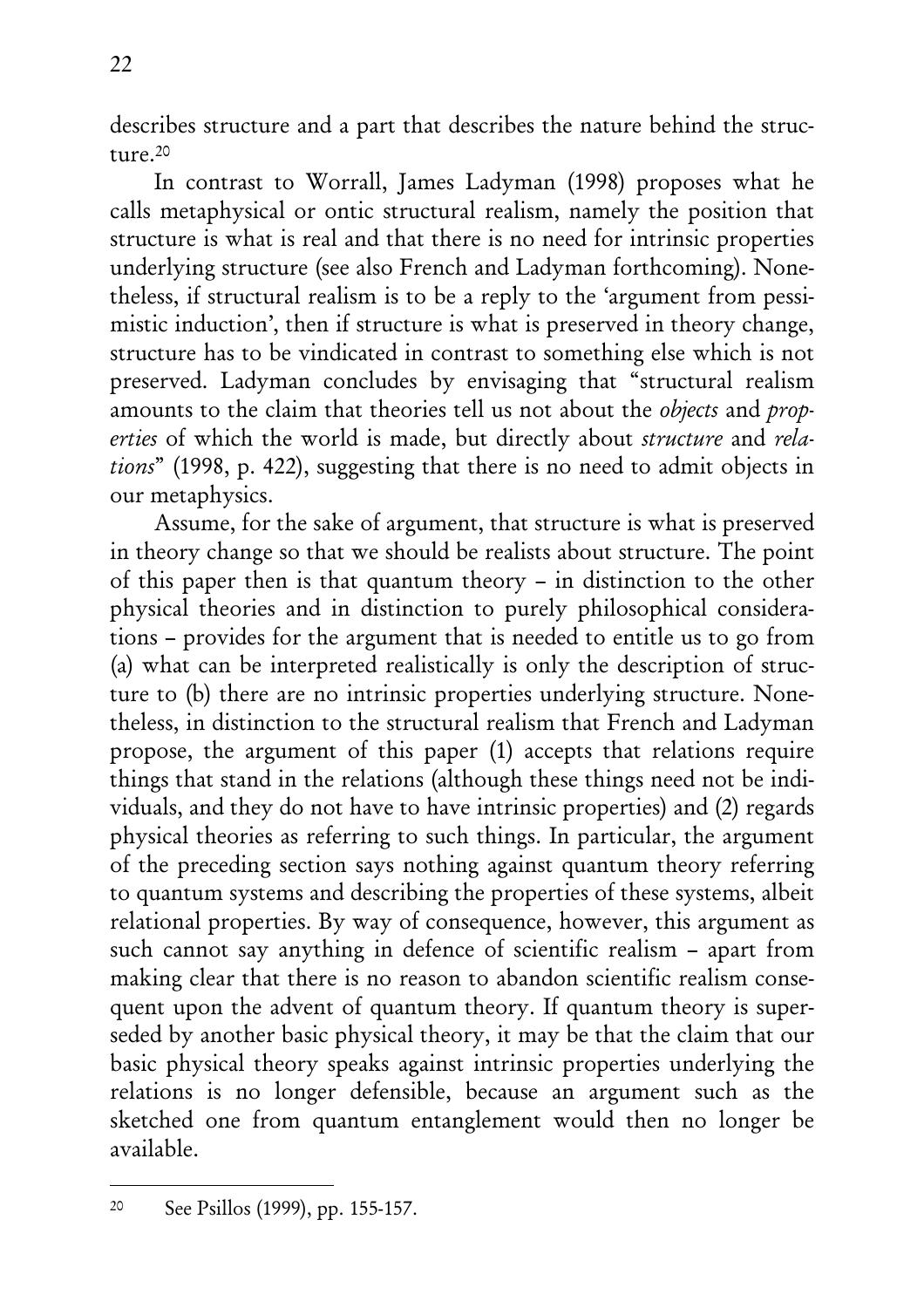The purpose of this paper has been to put forward an empirical argument for a metaphysics of relations that dismisses intrinsic properties of the relata which are a supervenience basis for the relations. The point of such a metaphysics is that there is no gap between epistemology and metaphysics: we can in principle know all there is, because we have no reason to believe that there is more to the things at the basic level of the world than the relations in which they stand. The argument for this position has to be an empirical one, since, as shown in the first section, purely philosophical considerations cannot yield an argument that speaks against intrinsic properties underlying the relations.

#### Abstract

This paper proposes a metaphysics of relations without intrinsic properties on which the relations supervene. The paper starts from the claim that physics can only reveal the way in which things are related to each other. Assuming that this claim is right, two metaphysical positions remain open: (a) There are intrinsic properties, but we cannot know them. (b) All there is to the physical things at the basic level is the relations in which they stand. The paper argues that purely philosophical considerations cannot decide between these two positions. There is, however, a physical argument for the second position available: Our current basic physical theory, quantum theory, supports a metaphysics of relations by speaking against intrinsic properties on which the relations in question supervene.

#### References

- Adams, Robert M. (1979): "Primitive thisness and primitive identity". Journal of Philosophy  $76$ , pp. 5–26.
- Aspect, Alain & Grangier, Philippe (1985): "Tests of Bell's inequalities with pairs of low energy correlated photons: an experimental realization of Einstein-Podolsky-Rosen-type-correlations". In: P. J. Lahti & P. Mittelstaedt (eds.): Symposium on the foundations of modern physics. 50 Years of the Einstein-Podolsky-Rosen Gedankenexperiment. Singapore: World Scientific. Pp. 51–71.
- Bell, John S. (1964): "On the Einstein–Podolsky–Rosen-paradox". Physics 1, pp. 195–200.
- Chang, Hasok & Cartwright, Nancy (1993): "Causality and realism in the EPR experiment". Erkenntnis 38, pp. 169–190.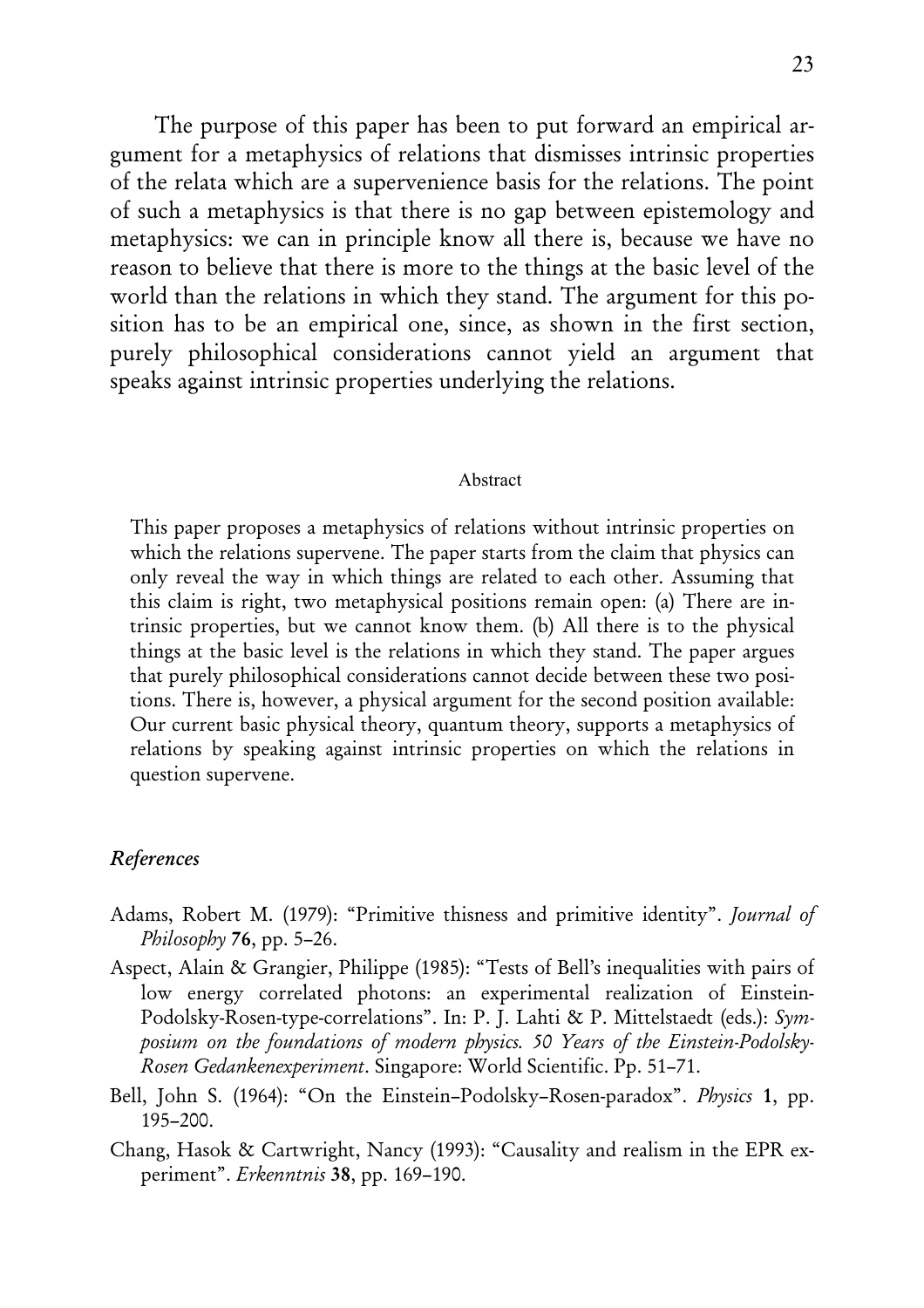- Cushing, James T. & McMullin, Ernan (eds.) (1989): Philosophical consequences of quantum theory. Reflections on Bell's theorem. Notre Dame: University of Notre Dame Press.
- d'Espagnat, Bernard (1971): Conceptual foundations of quantum mechanics. Menlo Park: Benjamin.
- Einstein, Albert (1948): "Quanten–Mechanik und Wirklichkeit". Dialectica 2, pp. 320–324.
- Fine, Arthur (1982a): "Hidden variables, joint probability, and the Bell inequalities". Physical Review Letters 48, pp. 291–295.
- Fine, Arthur (1982b): "Joint distributions, quantum correlations, and commuting observables". Journal of Mathematical Physics 23, pp. 1306–1310.
- Foster, John (1982): The case for idealism. London: Routledge.
- French, Steven & Ladyman, James (forthcoming): "Remodelling structural realism: Quantum physics and the metaphysics of structure". Synthese.
- French, Steven & Redhead, Michael L. G. (1988): "Quantum physics and the identity of indiscernibles". British Journal for the Philosophy of Science 39, pp. 233– 246.
- Hofer-Szabo, Gábor, Redei, Miklós & Szabo, László E. (1999): "On Reichenbach's common cause principle and Reichenbach's notion of common cause". British Journal for the Philosophy of Science 50, pp. 377–399.
- Howard, Don (1985): "Einstein on locality and separability". Studies in History and Philosophy of Science 16, pp. 171-201.
- Jackson, Frank (1998): From metaphysics to ethics. A defence of conceptual analysis. Oxford: Oxford University Press.
- Ladyman, James (1998): "What is structural realism?" Studies in History and Philosophy of Modern Science 29, pp. 409–424.
- Langton, Rae (1998): Kantian humility. Our ignorance of things in themselves. Oxford: Oxford University Press.
- Langton, Rae & Lewis, David (1998): "Defining 'intrinsic'". Philosophy and Phenomenological Research 58, pp. 333–345. Reprinted in David Lewis (1999): Papers in Metaphysics and Epistemology. Cambridge: Cambridge University Press. Pp. 116–132.
- Lewis, David (1986): Philosophical papers. Volume 2. Oxford: Oxford University Press.
- Lewis, David (2001): "Redifining 'intrinsic'". Philosophy and Phenomenological Research **63**, pp. 381–398.
- McDowell, John (1994): Mind and world. Cambridge (Massachusetts): Harvard University Press.
- Mermin, N. David (1998): "What is quantum mechanics trying to tell us?" American Journal of Physics 66, pp. 753–767.